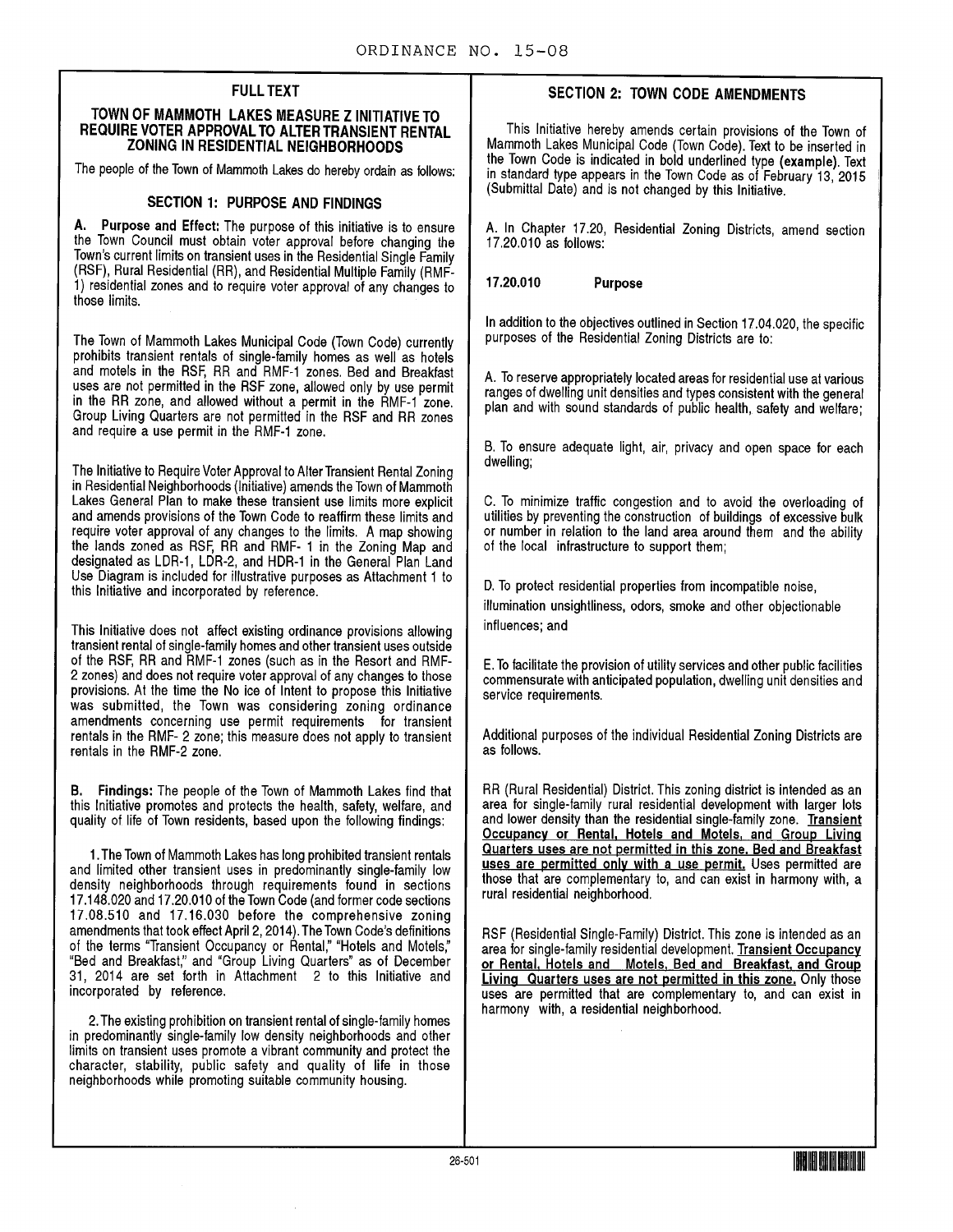#### $Pa$  $He$

RMF-1 (Residential Multiple-Family) District. This zone is intended as an area for the development of mixed residential uses (single-family dwellings, apartments, and other multiple family developments). Transient Occupancy or Rental and Hotel and Motel uses are not permitted in this zone. Group Living Quarters uses a re permitted only with a use permit. Bed and Breakfast uses are permitted. Only those uses are permitted that are complementary to, and can exist in harmony with, such residential developments.

RMF -2 ( Residential Multiple - Family) District. This zone is intended as an area for the development of primarily multiple - family developments. Transient occupancy shall be permissible in this zone subject to the issuance of a use permit. Only those uses are permitted that are complementary to, and can exist in harmony with, such residential developments.

As used in the descriptions of the RR, RSF, and RMF-1 zoning districts above, the terms "Transient Occupancy or Rental," 'Hotels and Motels," "Bed and Breakfast," and "Group Living Quarters" shall have the definitions set forth in the Town of Mammoth Lakes Municipal Code (Town Code) as of December 31, 2014 in sections 17. 148. 020, 17. 144.050, and 17144 020, respectively.

The limitations on Transient Occupancy or Rental, Hotels and Motels, Bed and Breakfast, and Group Living Quarters in the RR, RSF, and RMF-1 Zoning Districts set forth above (Transient Use Limits) together with this and the immediately preceding paragraph were adopted by the Initiative to Require Voter Approval to Alter Transient Rental Zoning in Residential Neighborhoods (Initiative). Voter approval (as defined below) is required for any amendment or repeal of (i) the Transient Use Limits, (ii) this or the immediately preceding paragraph, or (iii) the changing of the zoning of land zoned as RR, RSF or RMF-1 as of December 31, 2014 unless the new zoning maintains the Transient Use Limits applicable to the land being rezoned.Voter approval is not required for amendments to the Town Code that would not affect the Transient Use Limits. Voter approval is not required for amendments to the Town Code definitions referenced above, provided, however, that the definitions in place as of December 31, 2014 shall apply to the Transient Use Limits. No use permit, modification to use a permit, or other entitlement shall be granted, extended, or enforced, though action or inaction, that is inconsistent with the provisions of the Initiative. "Voter Approval' for purposes of this code section means a majority of the voters voting on a proposed amendment or repeal, voting in favor of the proposed amendment or repeal.

### SECTION 3: GENERAL PLAN AMENDMENTS

This Initiative hereby amends the Town of Mammoth Lakes General Plan ("General Plan"), as amended through the submittal date. Text to be inserted in the General Plan is indicated in bold underlined type (example). Text in standard type appears in the General Plan as of the submittal date and is not changed by this Initiative.

A. The General Plan Land Use Element, Policy L.5.B is hereby amended as follows:

L.5.B. Policy: Locate visitor lodging in appropriate areas. Transient occupancy use shall not be allowed in areas designated, as of December 31, 2014, as Low-Density Residential 1 (LDR-1), Low-Density Residential 2 (LDR-2), or High- Density Residential 1 (HDR-1), except that in areas designated as LDR-1 bed and breakfast uses may be allowed subject to a use permit and in areas designated as HDR-1 bed and breakfast uses may be allowed and group living quarters may be allowed subject to a use permit. The terms used in this policy shall be defined as follows:

(1) Transient occupancy use means a structure, or portion of a structure, which is occupied, used, or intended or designed for occupancy by persons for purposes of sleeping, lodging, or similar reasons for a period of 30 consecutive days or less in exchange for a fee or similar consideration. This includes but is not limited to hotels, motels, and fractional time share developments and homes or portions of homes used for such purposes, bed and breakfasts, and group living quarters.

2) Bed and Breakfast means a residential structure that is in residential use with one or more bed rooms rented for overnight lodging and where meals may be provided.

3) Group Living Quarters means shared living quarters without separate kitchen or bathroom facilities for each room or unit, offered for rent for permanent or semi-transient residents on a weekly or longer basis.

The limits on transient occupancy set forth in this Policy L.5.B affirm longstanding Town policy and were adopted by the Initiative to Require Voter Approval to Alter Transient Rental Zoning in Residential Neighborhoods. The limits may not be amended or repealed except by a vote of the people with a majority of the voters voting on the proposed amendment or repeal voting in favor of such proposed amendment or repeal, except that land designated LDR-1, LDR-2, and HDR-1 as of December 31, 2014 may be re-designated without voter approval if the new designation maintains the limits on transient occupancy applicable to the land being re-designated.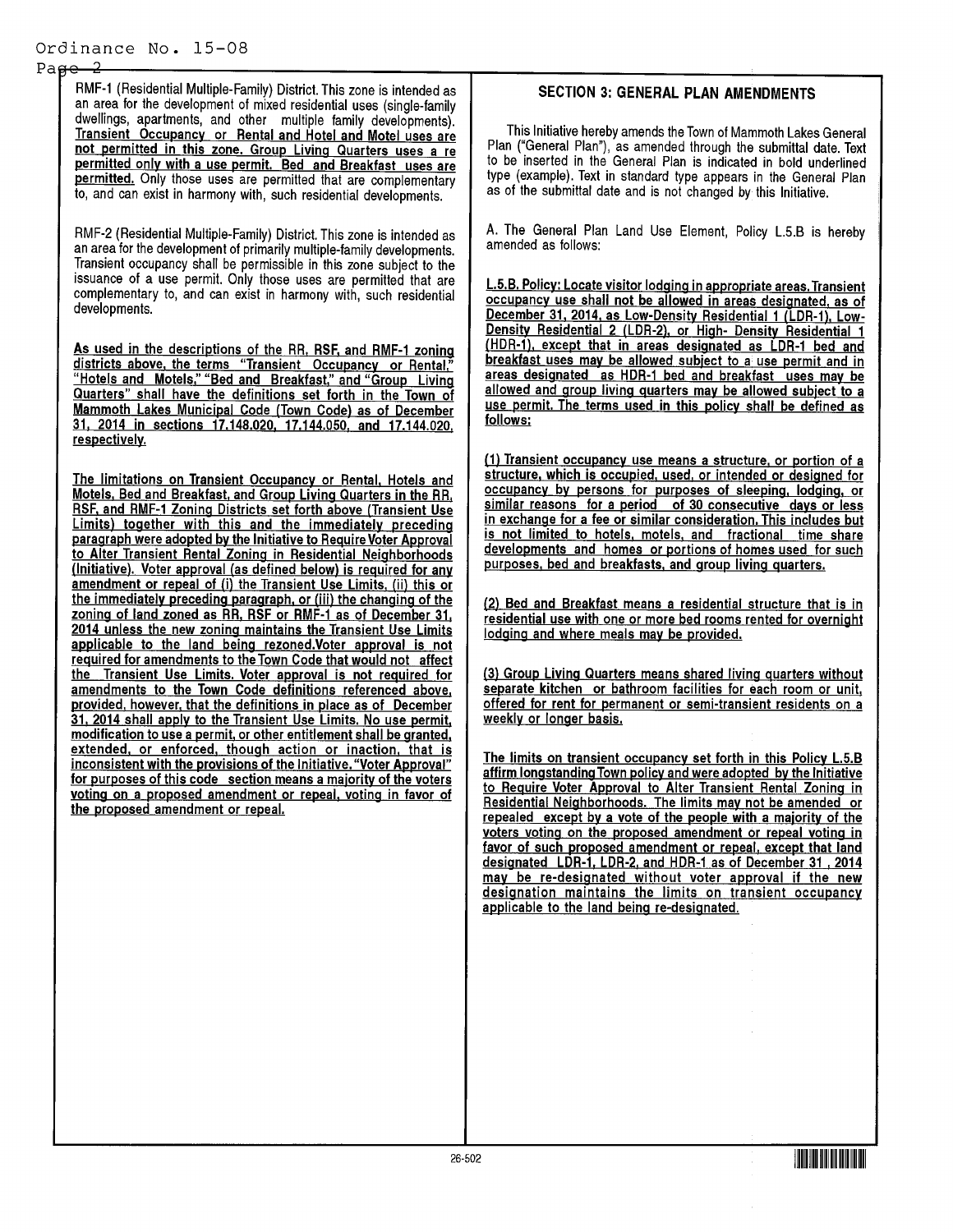### SECTION 4: EXEMPTIONS FOR CERTAIN PROJECTS

A. This Initiative shall not apply to( I) any project that has obtained as of the effective date of the Initiative a vested right pursuant to state or local law or (2) any land that, under state or federal law, is beyond the power of the local voters to affect by the initiative power reserved to the people via the California Constitution.

B. In the event a property owner contends that application of this Initiative effects an unconstitutional taking of property, the property owner may request, and the Town Council may grant, an exception to application of any provision of this Initiative if the Town Council finds, based on substantial evidence, that both  $(1)$  the application of any aspect of this Initiative would constitute an unconstitutional taking of property, and (2) the exception will allow additional or continued land uses only to the minimum extent necessary to avoid such a taking.

### SECTION 5: IMPLEMENTATION

A. Effective Date: Upon the effective date of this Initiative, (1) the provisions of Section 3 of the Initiative are hereby inserted into the Town of Mammoth Lakes General Plan, as an amendment thereof; except that if the four amendments of the mandatory elements of the General Plan permitted by State law for any given calendar year have already been utilized in the year in which the Initiative becomes effective, this General Plan amendment shall be the first amendment inserted into the Town of Mammoth Lakes General Plan on January 1 of the next year; and (2) the provisions of Section 2 of the Initiative are hereby inserted into the Town Code as an amendment thereof. Upon the effective date of this Initiative, any provisions of the Town Code or of any other Town of Mammoth Lakes ordinance or resolution that are inconsistent with the General Plan amendments and Town Code amendments adopted by this Initiative shall not beenforced in a manner inconsistent with this Initiative. Nothing herein shall prevent the Town from enforcing the Town's right to collect transient occupancy tax from parties engaging in illegal transient uses.

B. Interim Amendments: The date that the notice of intention to circulate this Initiative was submitted to the elections official of the Town of Mammoth Lakes is referred to in this Initiative as the "submittal date." The Town of Mammoth Lakes General Plan in effect on the submittal date as amended by this Initiative comprises an integrated, internally consistent, and compatible statement of policies for the Town of Mammoth Lakes. In order to ensure that nothing in this Initiative measure would prevent the General Plan from being an integrated, internally consistent, and compatible statement of the policies of the Town of Mammoth Lakes, as required by State law, and to ensure that the actions of the voters in enacting this Initiative are given effect, any amendment or update to the General Plan that is adopted between the submittal date and the date that the General Plan is amended by this Initiative measure shall, to the extent that such interim-enacted provision is inconsistent with the General Plan provisions adopted by this Initiative, be amended as soon as possible to ensure consistency between the provisions adopted by this Initiative and other provisions of the General Plan. Likewise, any amendment to the Town Code that is adopted between the submittal date and the date that the Town Code is amended by this Initiative shall, to the extent that such interim-enacted provision is inconsistent with the Town Code provisions adopted by this Initiative, be amended as soon as possible to ensure consistency between the provisions adopted by this Initiative and other provisions of the Town Code.

C. Other Town Ordinances and Policies: The Town of Mammoth Lakes is hereby authorized and directed to amend the Town of Mammoth Lakes General Plan, all specific plans, the Town Code, including the Zoning Code and other ordinances and polices affected by this Initiative as soon as possible as necessary to ensure consistency between the provisions adopted in this Initiative and other sections of the General Plan, all specific plans, and other Town ordinances and policies.

D. Reorganization: The General Plan and Town Code may be reorganized or readopted in different format, and individual provisions may be renumbered or reordered, in the course of ongoing updates of the General Plan and Town Code, provided that the provisions of this Initiative shall remain in the General Plan and Town Code unless earlier repealed or amended by vote of the people of the Town of Mammoth Lakes.

E. Implementing Ordinances: The Town Council is authorized, after a duly noticed public hearing, to adopt implementing ordinances, guidelines, rules, and regulations, as necessary, to further the purposes of this Initiative.

F. Enforcement and Defense of Initiative: The Town Council shall take all steps reasonably necessary to enforce this Initiative and to defend it against any challenge to its validity.

G. Project Approvals: Upon the effective date of this Initiative, the Town of Mammoth Lakes and its departments, boards, commissions, officers and employees, shall not grant, or by inaction allow to be approved by operation of law, any general plan amendment, rezoning, specific plan, subdivision map, use permit, amended use permit, building permit, or any other entitlement, that is inconsistent with this Initiative.

### SECTION 6: EFFECT OF ALTERNATIVE MEASURE ON THE SAME BALLOT

If a measure that addresses transient occupancy on lands zoned RSF, RR or RMF-1 in the Town Code or conflicts with any provision of this Initiative is placed on the same ballot as this Initiative and if both measures should pass then the measures shall be deemed to be complementary to each other to the maximum extent permitted by law. To that end, the provisions of this Initiative shall be fully adopted except to the extent that specific provisions contained in each measure are deemed to be in direct conflict with each other on a " provision by provision" basis ( pursuant to Yoshisato v. Superior Court (1992) 2 Cal.4th 978), in which case the conflicting provisions from the measure which received the greater number of votes shall prevail. A provision of a measure on the same ballot as this Initiative that authorizes any use that is inconsistent with the Transient Use Limits described in section 2 of this Initiative (and the comparable limits described in section 3) on any land subject to those limits shall be deemed to be in direct conflict with any provisions of this Initiative that would not allow such use on such land only with respect to the land and the use affected so that in the event the conflicting provision of a measure on the same ballot as this Initiative receives the greater number of votes, that provision shall take effect and the Transient Use Limits in this measure shall also take effect as to land subject to the Transient Use Limits and uses not addressed by the competing measure, and in the event the conflicting provision of a measure on the same ballot as this Initiative receives the fewer number of votes, that provision shall not take effect.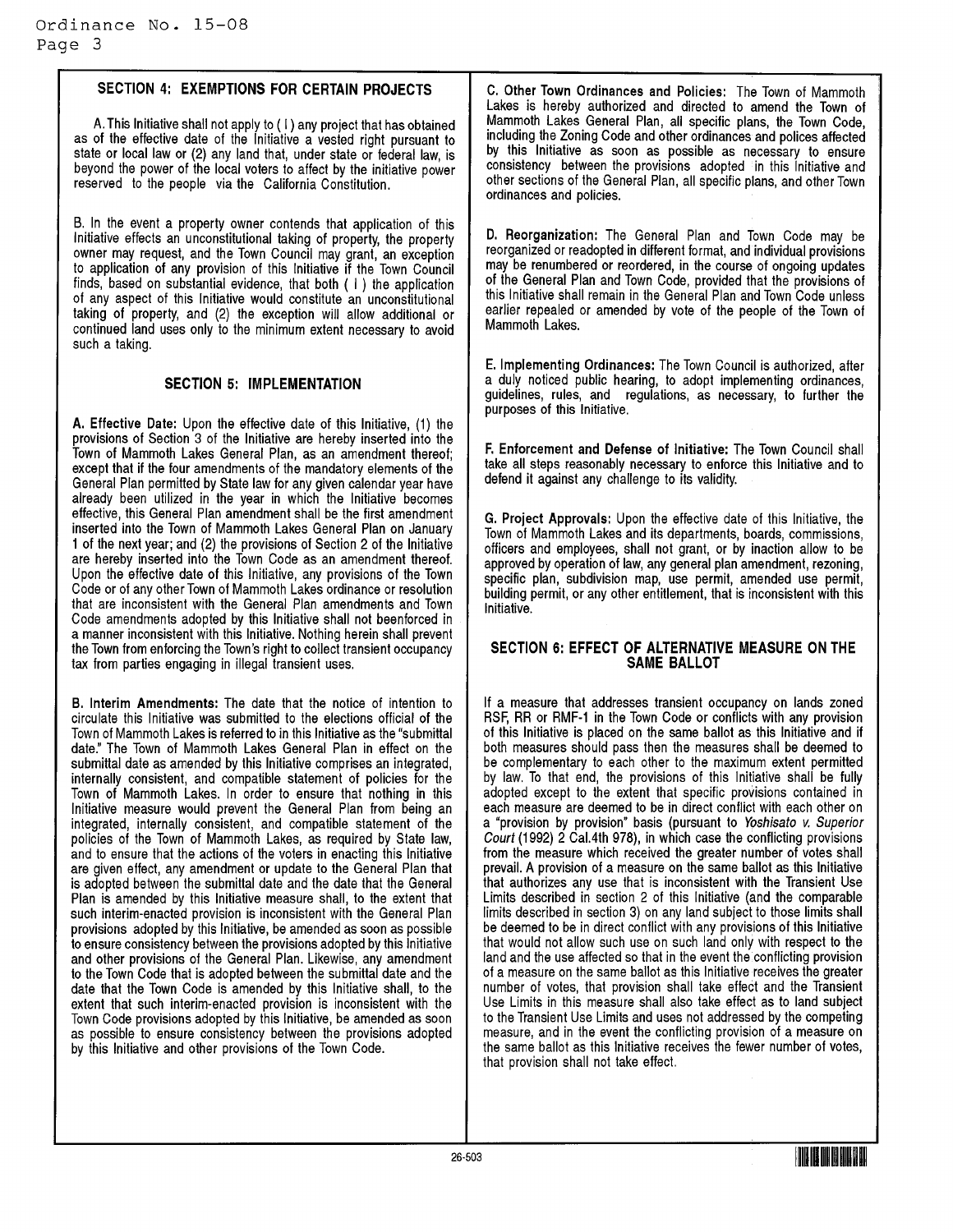## SECTION 7: SEVERABILITY AND INTERPRETATION

This Initiative shall be interpreted so as to be consistent with all applicable Federal, State, and Town laws, rules, and regulations. If any section, subsection, paragraph, subparagraph, sentence, clause, phrase, part, or portion of this Initiative is held to be invalid or unconstitutional by a final judgment of a court of competent jurisdiction, such decision shall not affect the validity of the remaining portions of this Initiative. The voters hereby declare that this Initiative, and each section, subsection, paragraph, subparagraph, sentence, clause, phrase, part, or portion thereof would have been adopted or passed even if one or more sections, subsections, paragraphs, subparagraphs, sentences, clauses, phrases, parts, or portions are declared invalid or unconstitutional. If any provision of this Initiative is held invalid as applied to any person or circumstance, such invalidity shall not affect any application of this Initiative that can be given effect without the invalid application. This Initiative shall be broadly construed in order to achieve its purpose. Any singular term shall include the plural and any plural term shall include the singular. The title and captions of the various sections in this Initiative are for convenience and organization only, and are not intended to be referred to in construing the provisions of this Initiative.

#### **Attachments**

Attachment 1 - Diagram showing the location of lands zoned as RSF, RR and RMF-1 in the Town of Mammoth Lakes Municipal Code and designated as LDR-1, LDR-2, and HDR-1 in the General Plan Land Use Diagram, as of December 31, 2014.

Attachment 2 - Excerpts of certain relevant provisions of the Town of Mammoth Lakes Municipal Code, as of December 31, 2014.

#### ATTACHMENT <sup>1</sup>

The map shown on page26-505 indicates the location of lands zoned as RSF, RR and RMF -1 in the Town of Mammoth Lakes Municipal Code and designated as LDR-1, LDR-2, and HDR-1 in the General Plan Land Use Diagram, as of December 31, 2014.